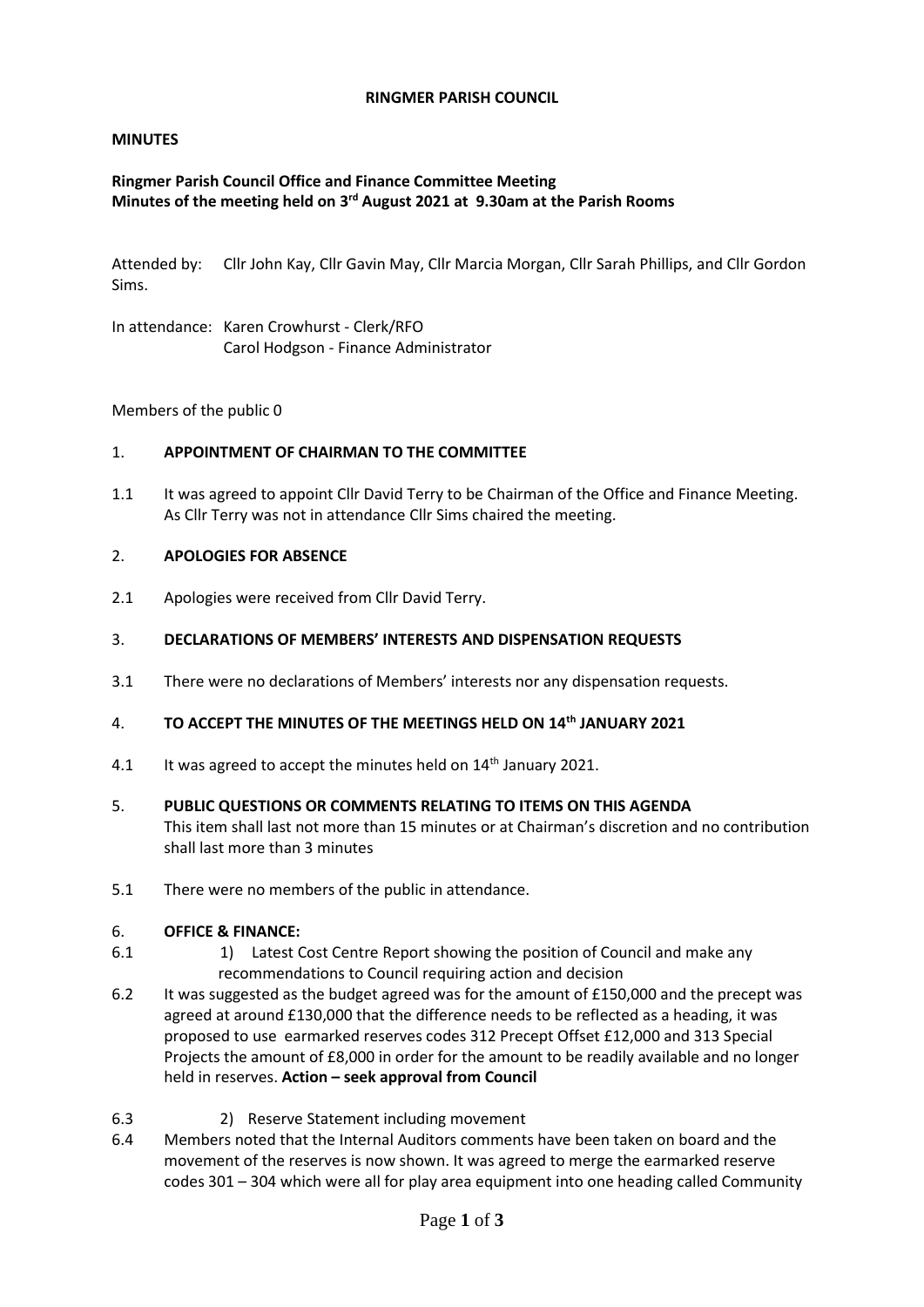- 3) To consider allocation of CIL for Council approval
- 6.5 Members were reminded that the CIL allocation for the previous year was overallocated as it
- 6.6 was anticipated more CIL funds would be available. Further CIL funds have been received which has now rectified this.

6.7 Members expressed concerns as it is not known when CIL funds are due to be paid to the Council in order to allocate CIL funds further. It was requested for the Clerk to investigate this and report back to the Office and Finance Committee. **Action – the Clerk**

- 4) Bank account signatories Progress
- 6.8 The Clerk advised that there are still 2 Members who need to contact the bank to enable
- 6.9 them to have internet access, therefore, this item is still on going.

# 5) General Power of Competence eligibility 2022-2023

- 6.10 The Clerk advised Members that as of May 2022 it is unlikely the Council will be able to
- 6.11 exercise the General Power of Competence, due to the electoral mandate criteria.
	- 6) To consider any budget items to go forward to the 2022-2023 budget
- 6.12 One item was raised which was Adverse Weather Maintenance as it would be helpful to
- 6.13 monitor the trend and agree an amount for future budgets. Members agreed to take this forward.
	- 7) To discuss and agree actions arising from the report from the Internal Auditor
- 6.14 6.15 Carol Hodgson advised Members that the comments from the Internal Auditors Report are advisory and nothing to be concerned about. All actions arising from the Internal Auditors are in progress.
	- 8) To consider frequency of meetings and Memberships of Committees i.e., to reduce Membership
- 6.17 This item was given some considerable consideration, various options were considered, however some did not meet the need of the Council. Members came to the conclusion that this item needs further consideration and more discussions between Members.
	- 9) To work towards a 3 5 year financial forecast
- 6.18 Members discussed this and agreed it needs to harmonise with a Council strategy. It was
- 6.19 agreed that a "Strategy Day" be held to provide an opportunity to look forward and work towards a Parish Council Strategy. **Action – For the Clerk to arrange an afternoon session for Councillors to meet and think ahead.**
	- 10) To agree to meet informally to discuss the forecast and other financial This was covered under item 6.9.
- 6.20 6.21

6.16

### 11) considerations to for Officers to prepare for future meetings

- 6.22 Nothing was brought forward.
- 6.23
- 6.24 12) To agree which budget to find the cost of £1,508.00 from the 2021-2022 budget for the installation of 2 signs to the Parish Office, at the B2192 Harrisons Lane Junction and the Harrisons Lane and Greater Paddock

It was agreed to recommend to Council that Code 61 contingencies for the amount of £1,112.00 be used as well as Code 80 also contingencies for the amount of £301.00 and